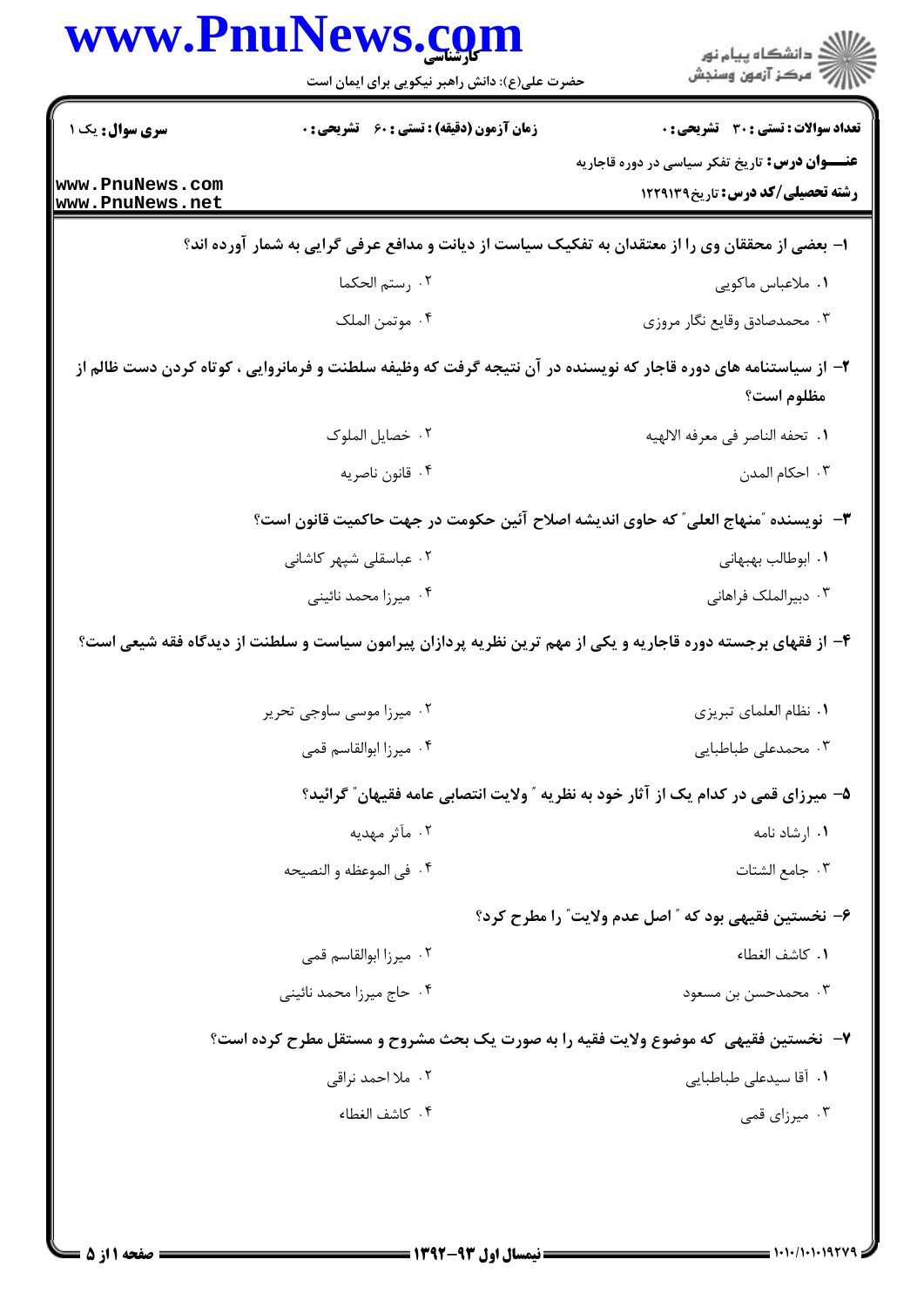## www.PnuNews.com

|                                    | www.PnuNews.com<br>حضرت علی(ع): دانش راهبر نیکویی برای ایمان است | ≦ دانشڪاه پيام نور<br>ج‴ مرڪز آزمون وسنڊش                                                                                                                                                    |
|------------------------------------|------------------------------------------------------------------|----------------------------------------------------------------------------------------------------------------------------------------------------------------------------------------------|
| <b>سری سوال : ۱ یک</b>             | <b>زمان آزمون (دقیقه) : تستی : 60 ٪ تشریحی : 0</b>               | <b>تعداد سوالات : تستی : 30 ٪ تشریحی : 0</b>                                                                                                                                                 |
| www.PnuNews.com<br>www.PnuNews.net |                                                                  | <b>عنـــوان درس:</b> تاریخ تفکر سیاسی در دوره قاجاریه<br><b>رشته تحصیلی/کد درس:</b> تاریخ1۲۲۹۱۳۹                                                                                             |
|                                    |                                                                  | ۸– حکومت مطلوب و آرمانی سیدجعفر کشفی عبارت بود از                                                                                                                                            |
|                                    |                                                                  | ۰۱ حکومتی که در آن حاکم به عنوان جانشین امام غایب (ع) تابع علما باشد.                                                                                                                        |
|                                    |                                                                  | ۲. حکومتی که در آن حاکم به عنوان جانشین امام غایب (ع) مجری احکام شده باشد.                                                                                                                   |
|                                    |                                                                  | ۰۳ حکومتی که در آن حاکم به عنوان جانشین امام غایب (ع) دارای اقتدار و رکن سیفی باشد.                                                                                                          |
|                                    |                                                                  | ۰۴ حکومتی که در آن حاکم به عنوان جانشین امام غایب (ع) جامع هر دو رکن سیفی و علمی یا قلمی باشد.                                                                                               |
|                                    |                                                                  | ۹– از دولتمردان قاجار که در دیباچه احکام الجهاد در ذیل عنوان ″ در اوصاف ذمیمه روس″ تلاش می کند تا وجدان جامعه<br>دینی را نسبت به پیامدهای خطرناک چیرگی آنان بر سرزمین های اسلامی هشیار سازد؟ |
|                                    | ۲. میرزا عیسی قائم مقام                                          | ۰۱ میرزا صالح شیرازی                                                                                                                                                                         |
|                                    | ۰۴ عباس ميرزا نايب السلطنه                                       | ٠٣ ميرزا ابوالقاسم قائم مقام                                                                                                                                                                 |
|                                    |                                                                  | +۱- از نخستین آثار زبان پارسی که درباره ″ آزادی″ به معنی سیاسی، فکری و فرهنگی کلمه، به عنوان یکی از اساسی ترین<br>مفاهیم اندیشه سیاسی جدید، شرحی را در خود جای داده است؟                     |
|                                    | ۰۲ تاریخ جدید                                                    | ٠١ مسير طالبي في بلاد افرنجي                                                                                                                                                                 |
|                                    | ۰۴ تحفه العالم                                                   | ۰۳ شگرف نامه ولايت                                                                                                                                                                           |
|                                    |                                                                  | 11– کتابی از میرعبدالطیف شوشتری که از نظر شمول بر پاره ای مفاهیم سیاسی و اجتماعی نوین و آگاهی درباره نظام سیاسی<br>انگلیس، مهم است؟                                                          |
|                                    | ٠٢ مرآت الاحوال جهان نما                                         | ٠١. تحفه العالم                                                                                                                                                                              |
|                                    | ۰۴ مسیر طالبی                                                    | ۰۳ تاريخ جديد                                                                                                                                                                                |
|                                    |                                                                  | 1۲– سفرنامه و سیاست نامه سلطان الواعظین در هند نوشته کیست؟                                                                                                                                   |
|                                    | ۰۲ میرعبدالطیف شوشتری                                            | ۰۱ آقا احمد کرمانشاهی                                                                                                                                                                        |
|                                    | ۰۴ ابوالفتح الحسنى الحسيني                                       | ٠٣ اعتصام الدين                                                                                                                                                                              |
|                                    |                                                                  | ۱۳- بخشی از سفرنامه او نخستین نوشته مفصل و منسجم در زبان فارسی درباره تاریخ و فرهنگ و تمدن روسیه است؟                                                                                        |
|                                    | ۰۲ میرزا صالح شیرازی                                             | ۰۱ میرزا محمدهادی علوی شیرازی                                                                                                                                                                |
|                                    | ۰۴ اعتصام الدين                                                  | ۰۳ میرزا ابوطالب                                                                                                                                                                             |
|                                    |                                                                  | ۱۴– از سفرنامه های مهم دوره قاجار که توسط میرزا مصطفی افشار نوشته شده است؟                                                                                                                   |
| ۰۴ سفرنامه خسرو میرزا              | ۰۳ سفرنامه حزين                                                  | ۰۲ حیرت نامه سفرا<br>٠١. دليل السفرا                                                                                                                                                         |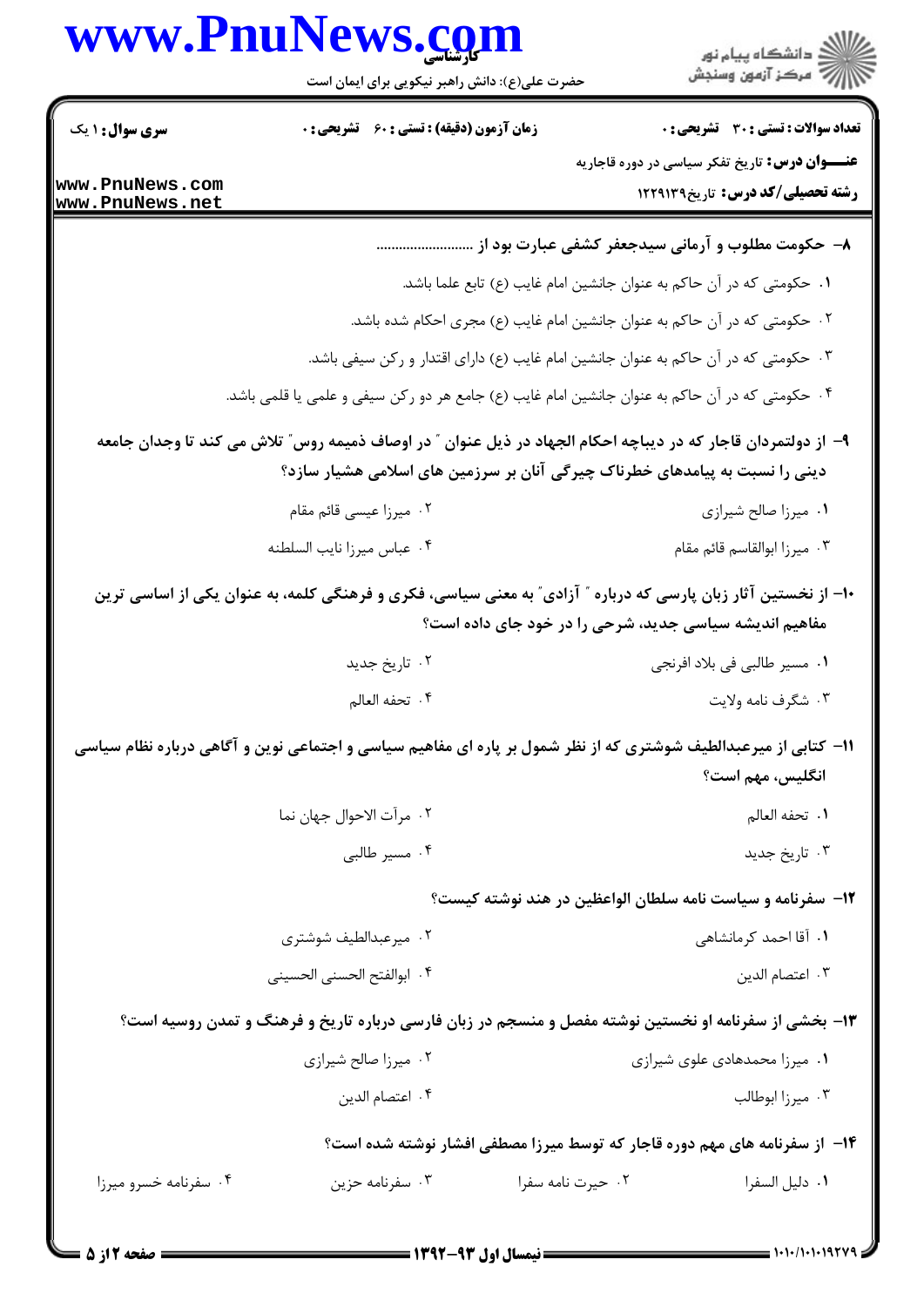|                                    | www.PnuNews.com                                                                  |                                                 | ِ دانشڪاه پيا <sub>م</sub> نور<br>/∕ مرڪز آزمون وسنڊش                                                                           |  |
|------------------------------------|----------------------------------------------------------------------------------|-------------------------------------------------|---------------------------------------------------------------------------------------------------------------------------------|--|
|                                    | حضرت علی(ع): دانش راهبر نیکویی برای ایمان است                                    |                                                 |                                                                                                                                 |  |
| <b>سری سوال : ۱ یک</b>             | <b>زمان آزمون (دقیقه) : تستی : 60 ٪ تشریحی : 0</b>                               |                                                 | تعداد سوالات : تستي : 30 ٪ تشريحي : 0                                                                                           |  |
| www.PnuNews.com<br>www.PnuNews.net |                                                                                  |                                                 | <b>عنـــوان درس:</b> تاریخ تفکر سیاسی در دوره قاجاریه<br><b>رشته تحصیلی/کد درس:</b> تاریخ1۲۲۹۱۳۹                                |  |
|                                    |                                                                                  |                                                 | 1۵- مفهوم و معنی ″ دولت خاص ″ و ″ دولت عام″ در سفرنامه میرزا قلی میرزا به ترتیب عبارت است از …                                  |  |
|                                    | ٠٢ كليسا - سلطنت                                                                 |                                                 | ۰۱ عموم مردم- سلطنت                                                                                                             |  |
|                                    | ۰۴ عموم مردم - کلیسا                                                             |                                                 | ۰۳ شاه و وزرا - عموم مردم                                                                                                       |  |
|                                    |                                                                                  |                                                 | ۱۶– سفره نامه هیاتی که در اوایل دوره ناصری به ریاست فرخ خان امین الدوله راهی فرانسه شد و معاهده صلح پاریس را به<br>امضاء رساند؟ |  |
| ٠۴ دليل السفرا                     | ٠٣ مخزن الوقايع                                                                  | ٠٢ سفرنامه خسرو ميرزا                           | ٠١ حيرت نامه سفرا                                                                                                               |  |
|                                    |                                                                                  |                                                 | ۱۷– از نویسندگان ایرانی ساکن قفقاز قرن ۱۹ و از نخستین منادیان باستان گرایی و سکولاریسم بود؟                                     |  |
|                                    | ۰۲ میرزا ملکم خان                                                                |                                                 | ١. ميرزا فتحعلي أخوندزاده                                                                                                       |  |
|                                    | ۴. مجد الملك سينكي                                                               |                                                 | ٣. مستشار الدوله تبريزي                                                                                                         |  |
|                                    |                                                                                  |                                                 | ۱۸– میرزا ملکم خان در این رساله؛ طرح نخستین قانون مکتوب و مدون در زبان فارسی را نوشته است؟                                      |  |
|                                    | ٠٢ مخزن الوقايع                                                                  |                                                 | ٠١. تحفه العالم                                                                                                                 |  |
|                                    | ۰۴ كتابچه غيبي يا دفتر تنظيمات                                                   |                                                 | ۰۳ الفبای جدید                                                                                                                  |  |
|                                    |                                                                                  |                                                 | ۱۹- میرزا ملکم خان تحت تاثیر کدام شخصیت از طرح برپایی حکومت اسلامی به رهبری علمای دینی و زیر نظر مجتهدان<br>سخن به میان آورد؟   |  |
|                                    | ۰۲ سیدجمال الدین اسدآبادی                                                        |                                                 | ۰۱ میرزای نائینی                                                                                                                |  |
|                                    | ۰۴ شیخ هادی نجمات                                                                |                                                 | ۰۳ شيخ فضل اله نوري                                                                                                             |  |
|                                    | اساسی فرانسه با روح قوانین و احکام و آموزه های دین اسلام سازگاری و هماهنگی دارد؟ |                                                 | +۲- میرزا یوسف خان مستشارالدوله تبریزی در این رساله بدنبال اثبات این معنی است که اصول اعلامیه حقوق بشر و قانون                  |  |
| ۰۴ کتابچه غیبی                     | ۰۳ الفبای جدید                                                                   | ۰۲ سه مکتوب                                     | ۰۱ رساله یک کلمه                                                                                                                |  |
|                                    |                                                                                  | شدن معایب و مفاسد نظام فرسوده استبداد کهن داشت؟ | <b>۳۱</b> - از دولتمردان نو اندیش و منتقد دوره ناصری که رساله مجدیه او تاثیر بسزایی در بیداری مردم و رشد افکار آنان و روشن      |  |
|                                    | ۰۲ مستشار الدوله تبريزي                                                          |                                                 | ۰۱ میرزا فتحعلی آخوندزاده                                                                                                       |  |
|                                    | ۰۴ میرزا ملکم خان                                                                |                                                 | ۰۳ مجد الملک سینکی                                                                                                              |  |
|                                    |                                                                                  |                                                 |                                                                                                                                 |  |
|                                    |                                                                                  |                                                 |                                                                                                                                 |  |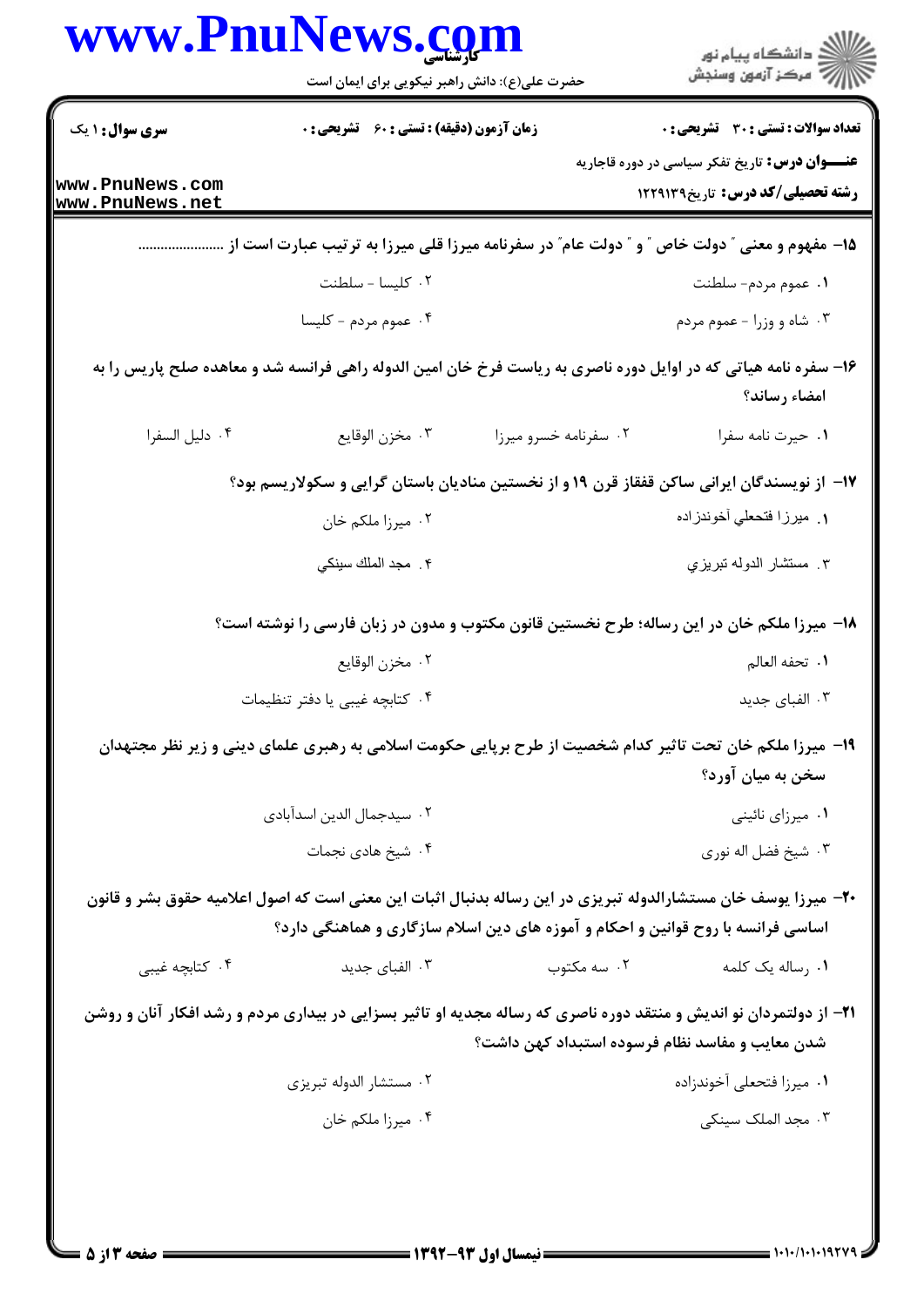|                                    | www.PnuNews.com<br>حضرت علی(ع): دانش راهبر نیکویی برای ایمان است |                                                             | ِ<br>∭ دانشڪاه پيام نور<br>∭ مرڪز آزمون وسنڊش                                                                                                  |
|------------------------------------|------------------------------------------------------------------|-------------------------------------------------------------|------------------------------------------------------------------------------------------------------------------------------------------------|
| <b>سری سوال : ۱ یک</b>             | <b>زمان آزمون (دقیقه) : تستی : 60 ٪ تشریحی : 0</b>               |                                                             | <b>تعداد سوالات : تستی : 30 ٪ تشریحی : 0</b>                                                                                                   |
| www.PnuNews.com<br>www.PnuNews.net |                                                                  |                                                             | <b>عنـــوان درس:</b> تاریخ تفکر سیاسی در دوره قاجاریه<br><b>رشته تحصیلی/کد درس:</b> تاریخ1۲۲۹۱۳۹                                               |
|                                    |                                                                  |                                                             | ۲۲– سیدجمال الدین اسدآبادی تنها راه یا نخستین شرط علاج مشکلات و گرفتاریهای جوامع اسلامی و از جمله علاج ظلم و<br>استبداد غالب را در چه می داند؟ |
|                                    |                                                                  |                                                             | ١. علمي كردن مديريت نظام اداري - سياسي جامعه                                                                                                   |
|                                    |                                                                  |                                                             | ۰۲ تبلیغ فکر هماهنگی اسلام و دموکراسی یا مردم سالاری                                                                                           |
|                                    |                                                                  |                                                             | ۰۳ تحقق و برپایی یک حکومت مردم سالار و قانون مدار                                                                                              |
|                                    |                                                                  | ۰۴ دمیدن یک روح فلسفی جدید و پایه گذاری یک عقلانیت فلسفی نو |                                                                                                                                                |
|                                    |                                                                  |                                                             | <b>٢٣</b> - نويسنده كتاب ″ طبايع الاستبداد″ كيست؟                                                                                              |
|                                    | ۰۲ ملاعبدالرسول کاشانی                                           |                                                             | ٠١. عبدالرحمن كواكبي                                                                                                                           |
|                                    | ۰۴ شیخ محمد اسماعیل محلاتی غروی                                  |                                                             | ۰۳ حاج زين العابدين مراغه اي                                                                                                                   |
|                                    |                                                                  |                                                             | ۲۴- از علمای روشن اندیش و نوگرای دوره قاجار و نویسنده کتاب " تحریر العقلاء ؒ می باشد؟                                                          |
| ۰۴ میرزا آقاخان کرمانی             | ۰۳ میرزای نائینی                                                 | ۰۲ شیخ هادی نجم آبادی                                       | ٠١. شيخ فضل اله نوري                                                                                                                           |
|                                    |                                                                  |                                                             | ۲۵– نویسنده کتاب احمد و از برجسته ترین نمایندگان تجدد ادبی و تجدد فکر سیاسی در ایران پیشا مشروطه است؟                                          |
| ۰۴ مشير الدوله                     | ۰۳ مجد الملک سینکی                                               | ۰۲ میرزا ملکم خان                                           | ٠١. عبدالرحيم طالبوف                                                                                                                           |
|                                    |                                                                  |                                                             | ۲۶– به گفته فریدون آدمیت این شخصیت بیشتر از همه نویسندگان سیاسی پیش از مشروطیت و حتی بعد از آن در ماهیت                                        |
|                                    |                                                                  |                                                             | اساس فلسفه حكومت بحث كرده است؟                                                                                                                 |
|                                    | ۰۲ میرزا حسن جنیر الملوک                                         |                                                             | ٠١ شيخ احمد روحي                                                                                                                               |
|                                    | ۰۴ عبدالرحمن كواكبي                                              |                                                             | ۰۳ میرزا آقاخان کرمانی                                                                                                                         |
|                                    |                                                                  |                                                             | ۲۷- از آثار حاج زین العابدین مراغه ای که به شکل رُمان نوشته شده و سراسر انتقاد از جامعه عصر قاجاریه است؟                                       |
|                                    | ٠٢ مسالک المحسنين                                                |                                                             | ٠١. آئينه سكندى                                                                                                                                |
|                                    | ۰۴ تكاليف ملت                                                    |                                                             | ۰۳ سیاحتنامه ابراهیم بیک                                                                                                                       |
|                                    |                                                                  |                                                             | ۲۸- برجسته ترین فقیه مخالف مشروطه در ایران که در برابر مشروطه از سلطنت مشروعه دفاع می کرد؟                                                     |
|                                    | ۰۲ میرزای شیرازی                                                 |                                                             | ٠١. سيدجمال الدين اسدآبادي                                                                                                                     |
|                                    | ۰۴ شیخ فضل الله نوری                                             |                                                             | ۰۳ میرزای نائینی                                                                                                                               |